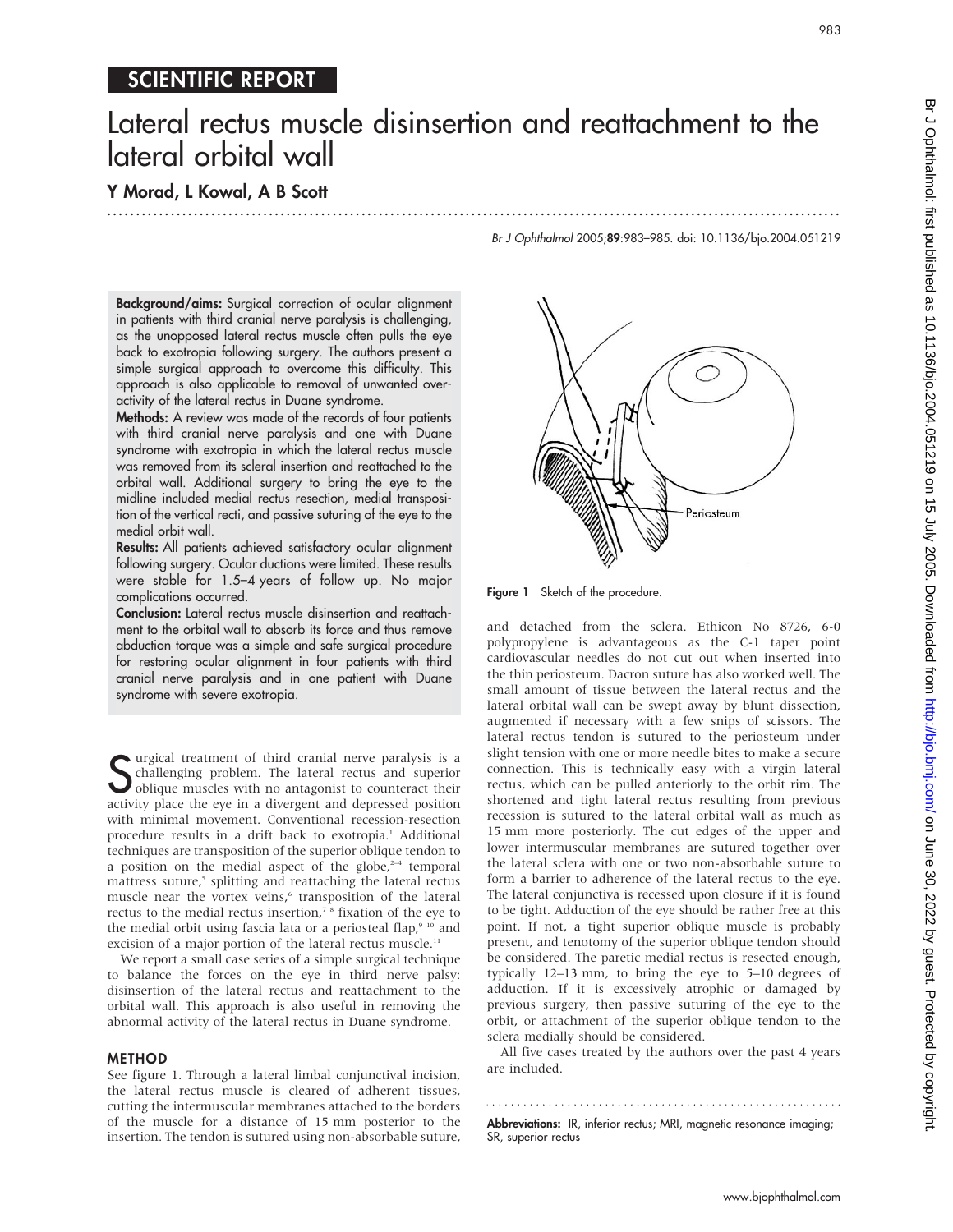

Figure 2 Case 3, preoperative alignment.

# Case 1

An 18 year old woman had had a closed head injury in a road accident 18 months earlier. The right eye findings were 20 degrees of exotropia, enlarged and fixed pupil, ptosis of the upper lid, and absent ductions medially, superiorly, and inferiorly. Magnetic resonance imaging (MRI) showed atrophy of the right medial, inferior rectus (IR) and superior rectus (SR) and the superior oblique muscles. At surgery on the right eye the lateral rectus tendon was detached from the eye and sutured to the lateral orbit wall using 6-0 polypropylene suture. The medial rectus was resected 12 mm and the medial halves of the SR and IR were transposed nasally. The atrophic the superior oblique was not operated. The eye position was 10 degrees of esotropia at the end of the procedure. The lid was sutured to the frontalis muscle. The eye has remained at 2–3 degrees exotropia for 21 months. Duction amplitude is 2–3 degrees in any direction. There is fusion with stereopsis over a range of 3–4 degrees, but the patient uses this infrequently. Corneal exposure with vessel growth into the lower cornea is a mild problem.

### Case 2

A 64 year old man had had a left third cranial nerve paralysis from a head injury 40 years earlier. Two strabismus and eyelid procedures had been done, each of which improved the eye position for only several months. Exotropia of 20 degrees was present without diplopia. The dilated left pupil contracted slightly on adduction attempt. The palpebral aperture was 9 mm, with an upper lid excursion of 5 mm. Ductions from the primary position were adduction, none; abduction, 20 degrees; elevation, 10 degrees; depression, 15 degrees. There was no active medial rectus force. The medial, inferior, and superior rectus muscles and the superior oblique were atrophic on MRI scan. At surgery, the tight lateral rectus was detached from the eye and anchored to the lateral orbital wall. The tight lateral conjunctiva was recessed. The medial rectus was just a thread of fibrous tissue. A 6-0 polypropylene suture was used to suture the medial rectus insertion to the posterior lacrimal crest and tightened to bring the eye into 10 degrees of esotropia at the end of surgery. The eye gradually moved laterally over the first few months after operation; it has remained at 5 degrees of exotropia for 2 years.

#### Case 3

A boy aged 4 years old fell from the third floor onto the street sidewalk with resulting hemiparesis and right third cranial nerve paralysis. A frontalis sling operation was performed on the right upper lid 2 months after the injury to prevent amblyopia. Six months after the accident, the right eye position was 45 degrees exotropia and 10 degrees hypotropia (fig 2). There was no adduction or vertical movement. Lateral rectus disinsertion and reattachment to the orbital rim was performed, together with superior oblique tenotomy and medial rectus resection of 12 mm. The medial rectus was sutured 6 mm superior to the original horizontal line of insertion. Eighteen months postoperatively the right eye



Figure 3 Case 3, postoperate alignment and horizontal rotations.

position was 3–4 degrees of hypotropia.(fig 3) There was 20 degrees of horizontal movement, showing that this was no longer a complete third cranial nerve paralysis.

#### Case 4

A 54 year old man had right congenital third cranial nerve paralysis. The right eye was amblyopic with exotropia of 45 degrees. There was no adduction movement beyond the midline. On abduction the right upper lid elevated slightly and on attempted depression, intorsion combined with abduction was seen. The right fundus was intorted. At surgery the right lateral rectus was disinserted and sutured to the orbital margin using 6/0 Mersilene suture. The right superior oblique tendon was transposed to the upper margin of the medial rectus insertion. Postoperatively, the right eye position was 9 degrees of exotropia and 10 degrees of hypertropia. At a second operation, passive infraduction was restricted. The superior oblique tendon was disinserted. The inferior oblique muscle was resected 5 mm and sutured to the sclera just anteriorly and temporally to the inferior rectus insertion. The right medial rectus was resected 10 mm. The lateral rectus was explored to ascertain that no reattachment to the globe occurred. A year postoperatively the right eye position was 6 degrees of exotropia and 5 degrees of hypertropia. Ductions were limited to a few degrees.

# Case 5

A 56 year old woman complained of diplopia and of a head turn to the right. She had undergone three previous strabismus operations for her Duane syndrome with left exotropia; each included a left lateral rectus recession. She fused in 15 degrees left gaze. In the primary position there was 15 degrees of exotropia. She could adduct the left eye 5 degrees and abduct 25 degrees. Enophthalmos of 2 mm and hypertropia (''upshoot'') occurred with adduction. Right eye motility was normal. At surgery on the left eye there was restriction to passive adduction. The lateral rectus was found attached to the sclera in scar tissue 20 mm from the limbus. It was sutured near its insertion and detached from the globe. Passive adduction was improved. The lateral rectus was sutured to the lateral periosteum. The lateral halves of the